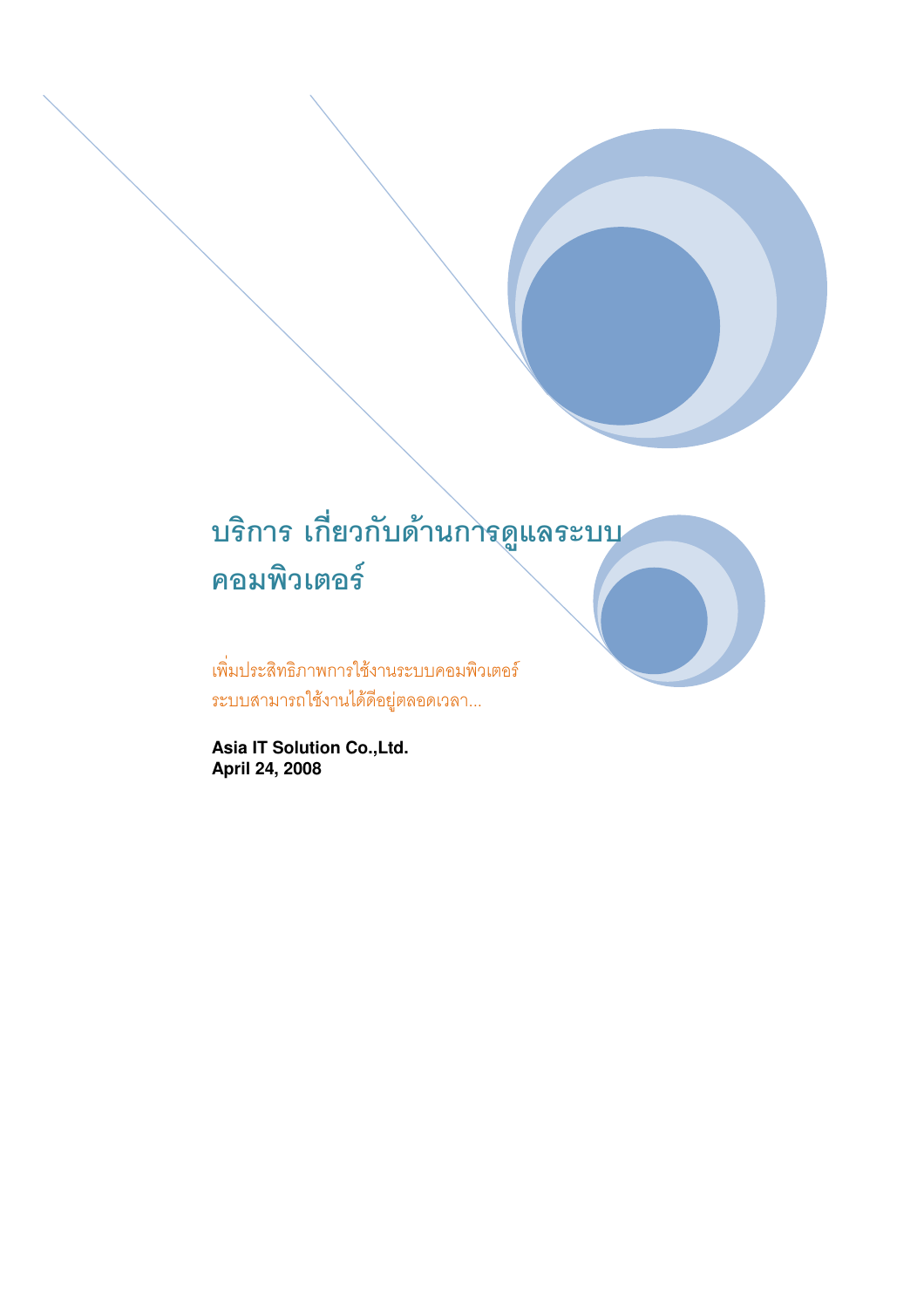### <u>เงื่อนไขและลักษณะการให้บริการ</u> **IT Outsourcing**

 $\textsf{IT}$  Outsourcing เป็นบริการที่จะช่วยเสริมสร้าง และพัฒนาระบบ เพื่อแทนที่แผนกไอที ซึ่งมุ่งเน้นการพัฒนา ระบบแบบโดยรวม หรือเป็นการพัฒนาศักยภาพทางด้านเทคโนโลยี ในด้านต่างๆ เช่น ด้าน ฮาร์ดแวร์, ซอฟแวร์, การ พัฒนาบุคลากร, การนำเสนอ อุปกรณ์ หรือเทคโนโลยีใหม่ ๆ เพื่อใช้ในการทำงาน

- ซ่อมบำรุงรักษาเครื่องคอมพิวเตอร์ ทั้ง ฮาร์ดแวร์ และ ซอฟต์แวร์พื้นฐาน ให้พร้อมใช้งานได้ตลอดเวลา
- การดูแลไม่ครอบคลุมถึงโปรแกรมเฉพาะทางต่าง ๆ หรือ โปรแกรมที่พัฒนาใช้ภายในบริษัท ไม่รวมถึง การพัฒนาต่อ ยอดโปรแกรมเฉพาะทางต่าง ๆ
- ตรวจสอบอุปกรณ์ต่อพ่วงที่อยู่บนระบบให้พร้อมใช้งานได้ตลอดเวลา
- บำรุงรักษาระบบเครือข่าย (Network / LAN)(ถ้ามี) ทุกจุดในระบบให้พร้อมใช้งานตลอดเวลา (ไม่รวมถึง การติดตั้ง ใหม่) ทั้งการใช้ทรัพยากรร่วมกัน เช่น การพิมพ์งาน การเปลี่ยนแปลงไฟล์ต่าง ๆ และอื่น ๆ (ตามลักษณะโปรแกรมใน ระบบ)
- เข้าตรวจสอบระบบอย่างน้อย 1 4 ครั้ง ต่อ เดือน หรือ ตามเงื่อนไขที่ลูกค้าต้องการให้เข้าทำงาน
- ลูกค้าสามารถเรียกไอที เข้าแก้ไขปัญหาได้ทุกครั้งที่มีปัญหา ไม่จำกัดจำนวนครั้ง หรือจนกว่า ปัญหาเหล่านั้น จะหมดไป
- ให้คำปรึกษา / แก้ปัญหาทางโทรศัพท์ / แก้ไขปัญหาจากภายนอก ด้านฮาร์ดแวร์ และซอฟต์แวร์ ระหว่างเวลา  $09.00 - 18.00$  น. ทุกวันจันทร์ — ศุกร์
- อุปกรณ์ที่ใช้ในการซ่อมแซมต่าง ๆ ลูกค้าจะเป็นผู้จัดเตรียม และ เป็นผู้รับผิดชอบค่าใช้จ่ายทั้งหมด
- กรณีลูกค้ามีสาขาหลายสาขา ต้องออกค่าใช้จ่ายในการเดินทาง ระหว่างสาขา หรือ รถรับส่ง ที่พัก ต่าง ๆ กรณีไม่ สามารถเดินทางกลับได้ ในเวลาที่กำหนด
- ให้คำปรึกษาในการเลือกใช้ Software พื้นฐาน รวมไปถึงจัดหา ติดตั้ง หรือ การ Upgrade Version ของ Software พื้นฐาน เพื่อให้เกิดประสิทธิภาพสูงสุด
- ให้คำปริกษาในการเลือก Hardware ต่าง ๆ รวมไปถึงการจัดหาและติดตั้ง
- ให้คำปรึกษาการใช้งานคอมพิวเตอร์, Software, Hardware, Network เพื่อให้เกิดประสิทธิภาพสูงสุด
- $\bullet$   $\qquad$  สัญญาเป็นรายปีเท่านั้น

Apr. 24

- การให้บริการทางบริษัทจะใช้ซอฟต์แวร์ที<sub>่</sub>มีลิขสิทธิ์ถูกต้องเท่านั้นโดยลูกค้าต้องขินยอมที่จะรับผิดชอบทางกฎหมาย <u>ลิขสิทธิ์และ ชำระค่าใช้จ่ายใด ๆ กีตามที่เกี่ยวกับลิขสิทธิ์ของโปรแกรมต่าง ๆ ที่ใช้งานบนระบบ</u>
- ในการปรับปรุงระบบ ลูกค้าต้องยินยอมในการติดตั้งอุปกรณ์หรือ SOFTWARE บางประเภท ที่จำเป็นต้องใช้ในการ <u>ทำงาน</u>
- สามารถติดต่อได้ทาง SKYPE , MSN และ สื่ออื่น ๆ เพื่อทำให้ประหยัดค่าใช้จ่าย ในการแจ้งปัญหา

หมายเหตุ ในการให้บริการ จำนวนไอที อาจจะถูกเพิ่ม หรือ ลดจำนวนลง ตามความจำเป็นของปัญหา ซึ่งบริหารจัดการโดยบริษัทฯ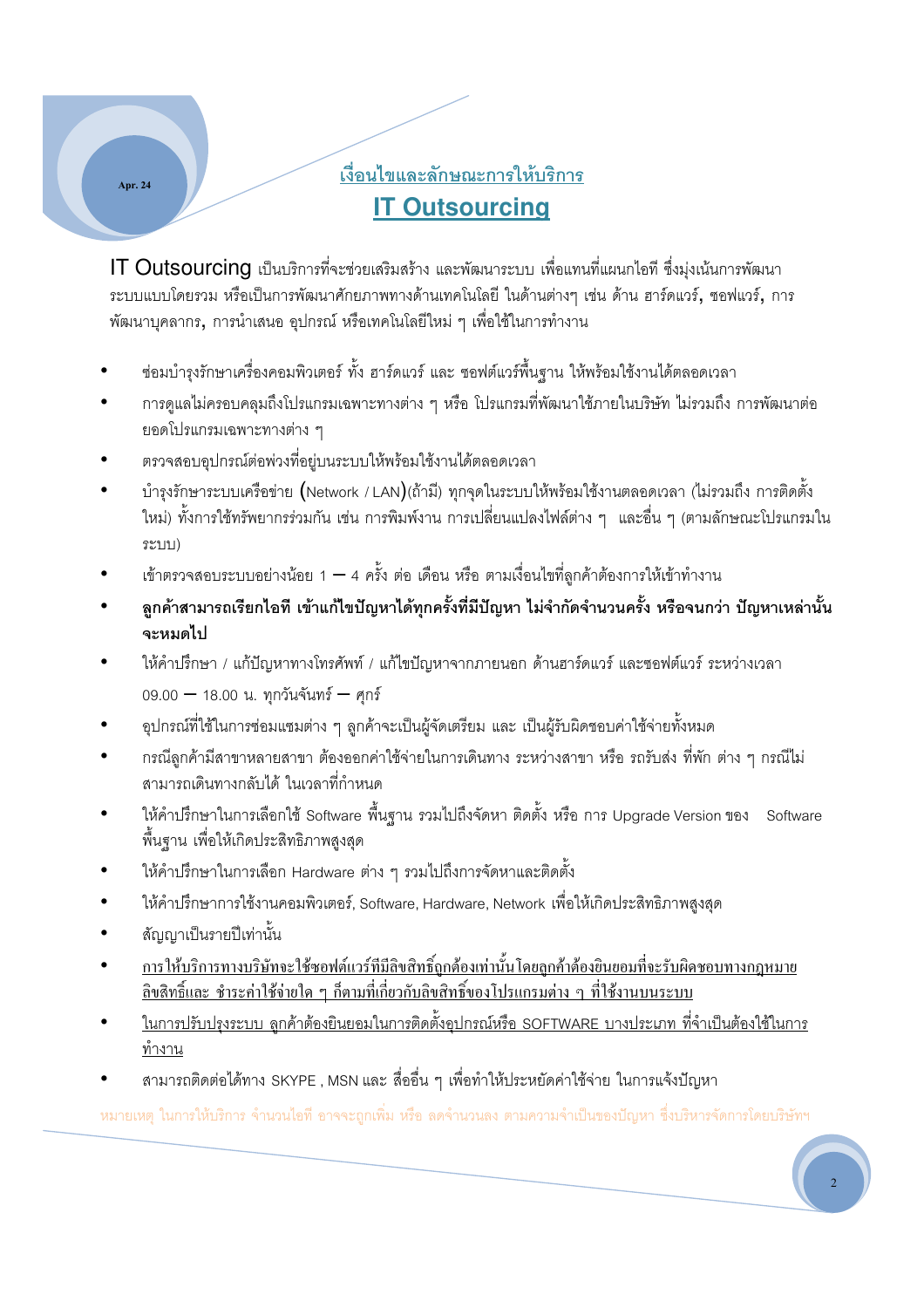Apr. 24

้ตัวอย่าง โปรแกรมสำหรับการแจ้งปัญหาของ User ต่าง ๆ เพื่อทำให้การบริหารปัญหาง่ายขึ้น ผ่านทาง Web site <u>http://www.aits.co.th</u> โดยจะมีเฉพาะบริษัทลูกค้าเท่านั้นที่เข้าไปใช้งานได้ พร้อมสรุปการทำงานประจำเดือน



#### ลำดับ<u>วิธีการสมัครใช้บริการดูแลระบบคอมพิวเตอร์</u>

- •แจ้งจำนวนเครื่องคอมพิวเตอร์ที่อยู่ในองค์กร ว่ามีกี่เครื่อง และต้องรับบริการแบบใด
- •เจ้าหน้าที่เข้าไปชี้แจ้ง เงื่อนไขต่าง ๆ เพื่ออธิบายลักษณะของการทำงาน และตรวจสอบระบบในเบื้องต้น บริษัท จะจัดส่งใบเสนอราคาไปให้ โดยมีวิธีการประเมินราคาดังนี้
- พื้นที่การให้บริการ จำนวนสาขาต่าง ๆ ที่ต้องการใช้บริการ
- จำนวนเครื่องคอมพิวเตอร์ทั้งหมด รวมถึงอุปกรณ์ต่อพ่วงต่าง ๆ และสภาพของเครื่องคอมพิวเตอร์
- ขอบเขตการบริการ
- จำนวนครั้งในการเข้าให้บริการ ต่อเดือน และ จำนวนไอทีที่ใช้ในการให้บริการ
- ค่าบริการไอทีล่วงเวลา กรณีใช้บริการหลัง 18.00 น.
- •เซ็นใบเสนอราคา พร้อมทั้งกรอกใบลงทะเบียน โดยกำหนดวัน ที่สะดวกให้เจ้าหน้าที่ IT เข้าไปทำงานในใบ ิ ลงทะเบียน (อาจเป็นวันที่งานน้อย ๆ เพราะเจ้าหน้าที่ IT อาจจะต้องเช็คเครื่องทุกเครื่อง) กรณีเครื่องมีปัญหา ี สามารถโทรตามเจ้าหน้าที่ได้ทุกวัน(ในเวลาทำงาน) หรือโทรเข้ามาที่บริษัทฯ เพื่อรับการแก้ไขปัญหาเบื้องต้นให้ สามารถทำงานได้ก่อน
- •ชำระค่าบริการราย 6 เดือน ลกค้าชำระโดยการโอนเงินเข้าบัญชี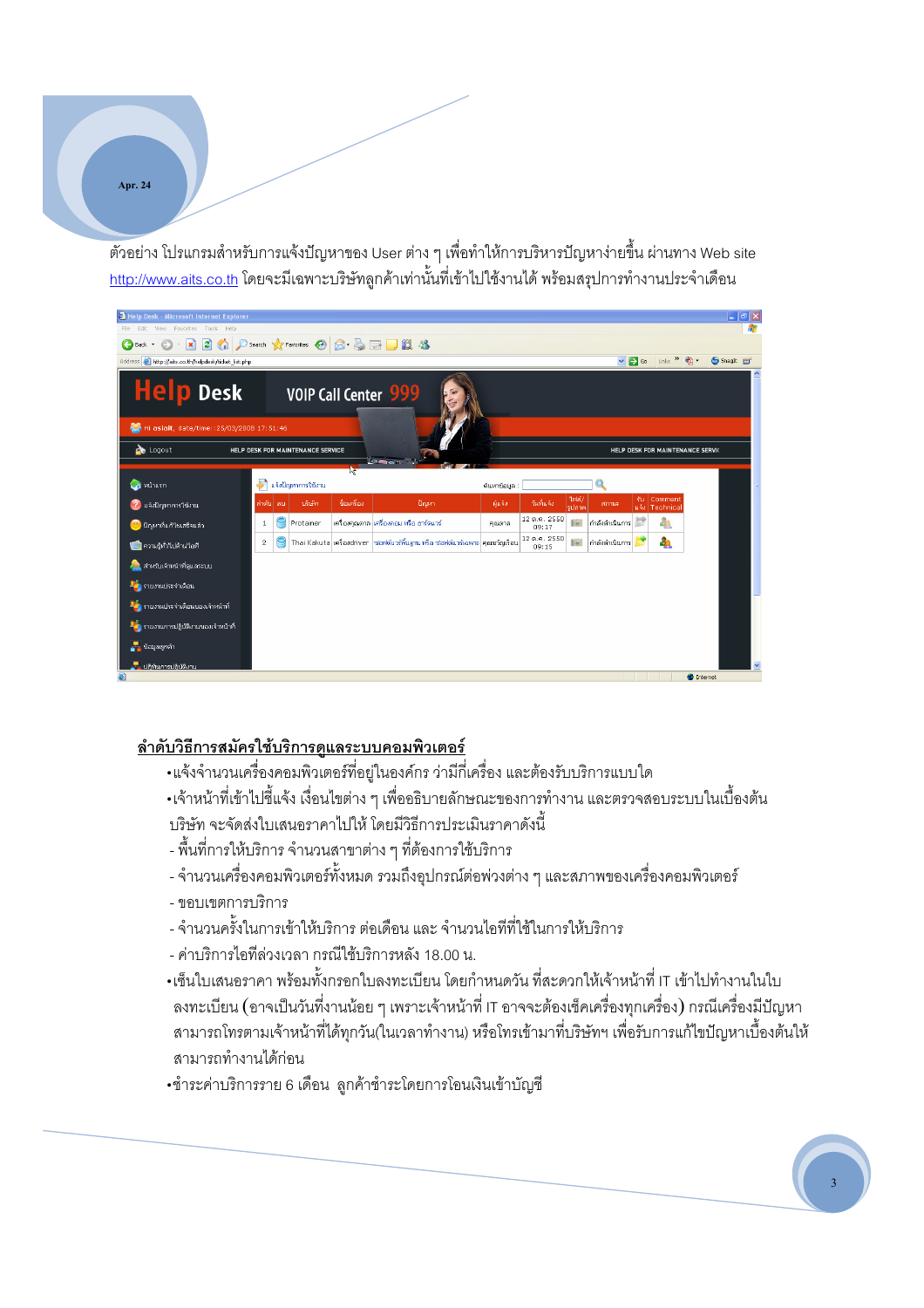### <u>ลำดับวิธีการทำงานของการดูแลระบบคอมพิวเตอร์</u>

Apr. 24

- 1. เริ่มการดูแลระบบคอมพิวเตอร์ (ครั้งแรกที่เข้าไป) จะเข้าไปตรวจสอบระบบทั้งหมดก่อน ดั้งนี้
	- $\blacktriangleright$  มีระบบ Network อย่างไรบ้าง เพื่อทำผังของระบบและตำแหน่งเครื่องคอมพิวเตอร์ พร้อมทั้งเก็บ Spec เครื่อง และบันทึกลงใน Profile ของลูกค้า ซึ่งสามารถคูได้จาก Web Site Http://www.aits.co.th/helpdesk ! User : demo Password : demo 4 ความช่วยเหลือได้
	- → ไอทีจะ สำรวจว่า มีเครื่องคอมพิวเตอร์ที่ตำแหน่งไหนบ้าง มีการใช้โปรแกรมพิเศษอะไรหรือเปล่า หรือต้อง ระวังข้อมูลในส่วนใดบ้าง
	- $\blacktriangleright$  ไอทีจะ ตรวจสอบดูว่าอุปกรณ์คอมพิวเตอร์มีส่วนใดบ้างที่จะต้องปรับปรุงแก้ไข หรือ อุปกรณ์ตัว ใดบ้าง จำเป็น จะต้องเปลี่ยน หรือ อุปกรณ์ตัวใดที่พอจะใช้ได้ หรือ อาจจะเสียในอนาคต และจะแจ้งให้ทราบ
	- 4 0+-()- +! 0+1-( 
	0+
	 
	-+! ต้องการหรือไม่ (ถ้าไม่มีจะปรับเปลี่ยนให้ และแจ้งให้ทราบว่า เราจะใช้โปรแกรมพื้นฐานแบบใดบ้าง)
	- \$
	
	+6 2 .n 
	FG.
	.( .
	 &% +4!
	 .( ปรับปรุงตามเราหรือไม่
- $2$ . เริ่มการปรับปรุงแก้ไข (ครั้งที่สอง จนปรับระบบเสร็จ) การทำงานในส่วนที่ 2 เป็นการทำงานเพื่อปรับส่วนต่าง ๆ ที่ ี่ เราตรวจสอบแล้วว่า มีปัญหาและต้องปรับปรุง โดยได้รับการยินยอมจากลูกค้า และตอบปัญหาเกี่ยวกับการใช้งานต่าง ๆ ระยะเวลาที่ใช้โดยประมาณ 3 เดือน
- $3.$  การดูแลคอมพิวเตอร์หลังการปรับปรุงระบบ เมื่อการปรับระบบเรียบร้อยสมบูรณ์ ได้ปรับแก้ไขปัญหาเรียบร้อย หลังจากนี้จะเป็นการดูแล และแก้ไขปัญหาเล็ก ๆ น้อยๆ โดยจะมีการเฝ้าระวังในกรณีที่มีความเสี่ยงจากปัญหาต่าง ๆ ที่เกิดขึ้นกับเครื่องคอมพิวเตอร์ ไอที จะเริ่มเข้า Site ลูกค้าตามวันเวลาที่กำหนด และ กรณีลูกค้ามีปัญหาเร่งด่วน สามารถเรียกไอที เข้าแก้ไขปัญหาได้ทุกเวลา

4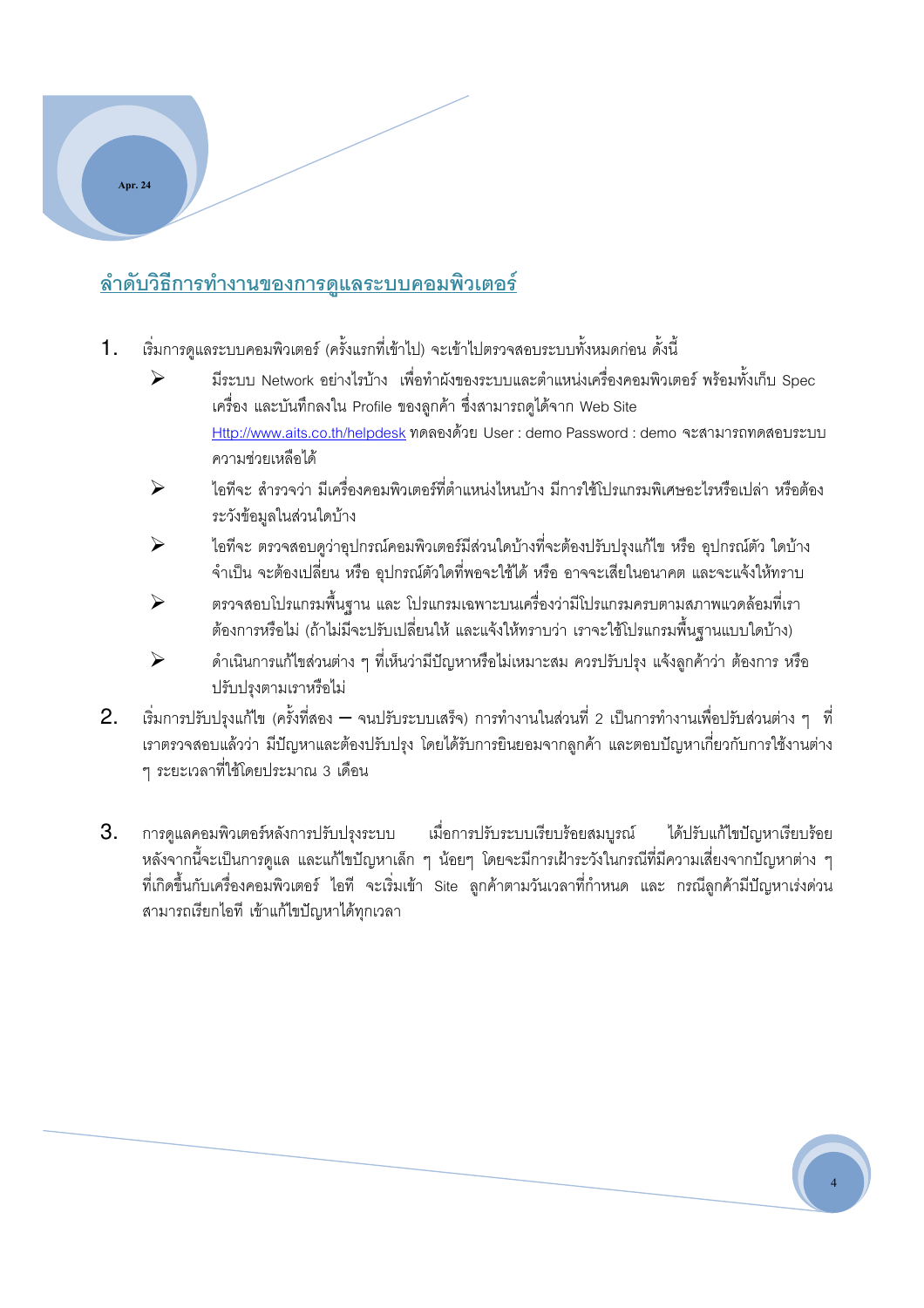Apr.  $24$ 

# ตารางเปรียบเทียบระหว่าง

## IT ประจำ กับ ASIA IT OUTSOURCE

| รายละเอียด                                                | $IT$ ประจำ                                                                                                                                               | <b>ASIA IT Outsource</b>                                                                                                                                                                 |
|-----------------------------------------------------------|----------------------------------------------------------------------------------------------------------------------------------------------------------|------------------------------------------------------------------------------------------------------------------------------------------------------------------------------------------|
| วิธีการทำงาน                                              | ทำงานและแก้ไขปัญหาคนเดียว                                                                                                                                | ทำงานเป็นทีมประกอบด้วย ไอทีหน้างาน , Admin หน้างาน และ Admin<br>้สำหรับ Remote หรือแก้ไขปัญหาจากภายนอก                                                                                   |
| การแก้ไขปัญหาเบื้องต้น                                    | สามารถแก้ไขปัญหาได้ แต่อาจจะไม่ถูก<br>หลักการ และไม่เผื่อการพัฒนา ปัญหา<br>เดิม ๆ จะกลับเข้ามา ทำให้เหมือนจะมี<br>งานมาก                                 | สามารถแก้ไขปัญหาได้ ปัญหาเดิม ๆ จะไม่เกิดซ้ำซาก Admin จะสรุป<br>การพัฒนาและปรับปรุงระบบให้ เพื่อป้องกันปัญหาที่อาจจะเกิดล่วงหน้าใน<br>้อนาคต การทำงานจะน้อยลงมาก                         |
| การแก้ไขปัญหาเกี่ยวกับ<br>Server และระบบ Center<br>ต่าง ๆ | อาจจะทำไม่ได้ ในระดับลึก                                                                                                                                 | ทำได้ เนื่องจากทำงานเป็นทีม มี Admin ที่มีความชำนาญในด้าน Server<br>โดยเฉพาะ                                                                                                             |
| การพัฒนาระบบ<br>คอมพิวเตอร์                               | อาจจะทำไม่ได้ หรือ อาจจะทำได้แต่ใช้<br>เวลา                                                                                                              | สามารถพัฒนาระบบได้โดยทันที และ สามารถรองรับงานในอนาคตได้                                                                                                                                 |
|                                                           | ึการหาสิ่งใหม่ ๆ มาทดแทน  อาจจะทำไม่ได้ หรือ อาจจะทำได้แต่ใช้<br>เวลา                                                                                    | ้สามารถหาสิ่งใหม่ ๆ มาทดแทน และก้าวทันเทคโนโลยีได้ทันที เนื่องจาก<br>Admin ประจำ Office มีเวลาเพียงพอที่จะหาสิ่งใหม่ ๆ เพื่อมาช่วยในการ<br>ทำงาน                                         |
| เฉย                                                       | การสำรองอุปกรณ์ กรณีฉุก อาจจะทำได้ แต่ไม่ทุกอุปกรณ์                                                                                                      | ทุกอุปกรณ์ที่มีความเสี่ยง ASIA IT สำรองอุปกรณ์ไว้ เพื่อให้สามารถหยิบใช้<br>งานได้ทันที                                                                                                   |
| กรณีระบบล่ม หรือใช้งาน<br>ไม่ได้ทั้งระบบ                  | ทำงานและแก้ไขปัญหาคนเดียว                                                                                                                                | สามารถนำทีมไอที เข้ามาได้มากกว่า 1 คน หรือตามจำนวนของปัญหา ได้<br>สูงสุด 5 - 10 คน ตามขนาดขององค์กร                                                                                      |
| เวลาในการเข้าสถานที่                                      | ทำงานได้เลย                                                                                                                                              | ทำงานได้เลย ไม่เกิน 40 นาที / งานที่รอได้ 3 ช.ม. ถ้า ASIA IT เข้าทำงาน<br>ได้เกิน 3 - 6 เดือนแล้ว จะสามารถแก้ไขปัญหาได้เทียบเท่าไอทีประจำ                                                |
| ปัญหาที่เกิดบ่อย ๆ                                        | ปัญหาเดิม ๆ เกิดขึ้นสม่ำเสมอ                                                                                                                             | ่ ปัญหาเดิม ๆ ไม่เกิดขึ้นอีก ถ้าลูกค้าสามารถทำตามที่ ASIA IT แจ้งได้                                                                                                                     |
| การพัฒนาความรู้ของไอที                                    | ไม่มี Admin แนะนำหลักการให้                                                                                                                              | ไม่พัฒนา หรือเป็นไปอย่างช้า ๆ เนื่องจาก พัฒนาอยู่ตลอดเวลาเนื่องจาก ไอทีได้ทำงานหลากหลาย และมีการ<br>Training อยู่ตลอดเวลาทำให้สามารถพัฒนาตัวได้แบบสม่ำเสมอ                               |
|                                                           | ี การพัฒนา User ที่ใช้งาน    ไม่พัฒนา เนื่องจากไม่มีความจำเป็น<br>จะต้องสอนให้มีความรู้ ไอทีมักจะเก็บ<br>ความรู้ไว้ ทำให้ User ไม่สามารถพึง<br>ตัวเองได้ | พัฒนา User ตลอดเวลาเนื่องจาก ถ้า User สามารถแก้ไขปัญหาในเบื้องต้น<br>ได้ ไอทีจะทำงานน้อยลง และการสื่อสารระหว่าง user กับ ไอที จะทำได้ง่าย<br>์ขึ้น การแก้ไขปัญหาจากภายนอกจะทำได้ง่ายขึ้น |
| การวิเคราะห์ปัญหาต่าง ๆ                                   | ้ทำงานและวิเคราะห์ปัญหาคนเดียว ไม่มี<br>เครื่องมือในการวิเคราะห์ปัญหา                                                                                    | มี Software ช่วยในการวิเคราะห์ปัญหา และวิเคราะห์ปัญหาต่าง ๆ โดย<br>Admin ที่มีประสบการณ์สูง เพื่อลดปัญหาต่าง ๆ ที่จะเกิดให้น้อยที่สุด                                                    |
| การดูแลไอที                                               | ้คูแลยาก เอาแต่ใจตัวเอง ไม่พอใจ ส่วน                                                                                                                     | ดูแลง่าย ทำตามนโยบายที่ตกลงกันไว้ ไม่เปลี่ยนคนบ่อย ๆ มีไอที ทดแทน                                                                                                                        |
|                                                           | ใหญ่จะใช้วิธีลาออก ทำให้ต้องรับไอที<br>ประจำบ่อย ๆ                                                                                                       | เสมอ ไอทีทุกคนเป็นพนักงานประจำของ ASIA IT                                                                                                                                                |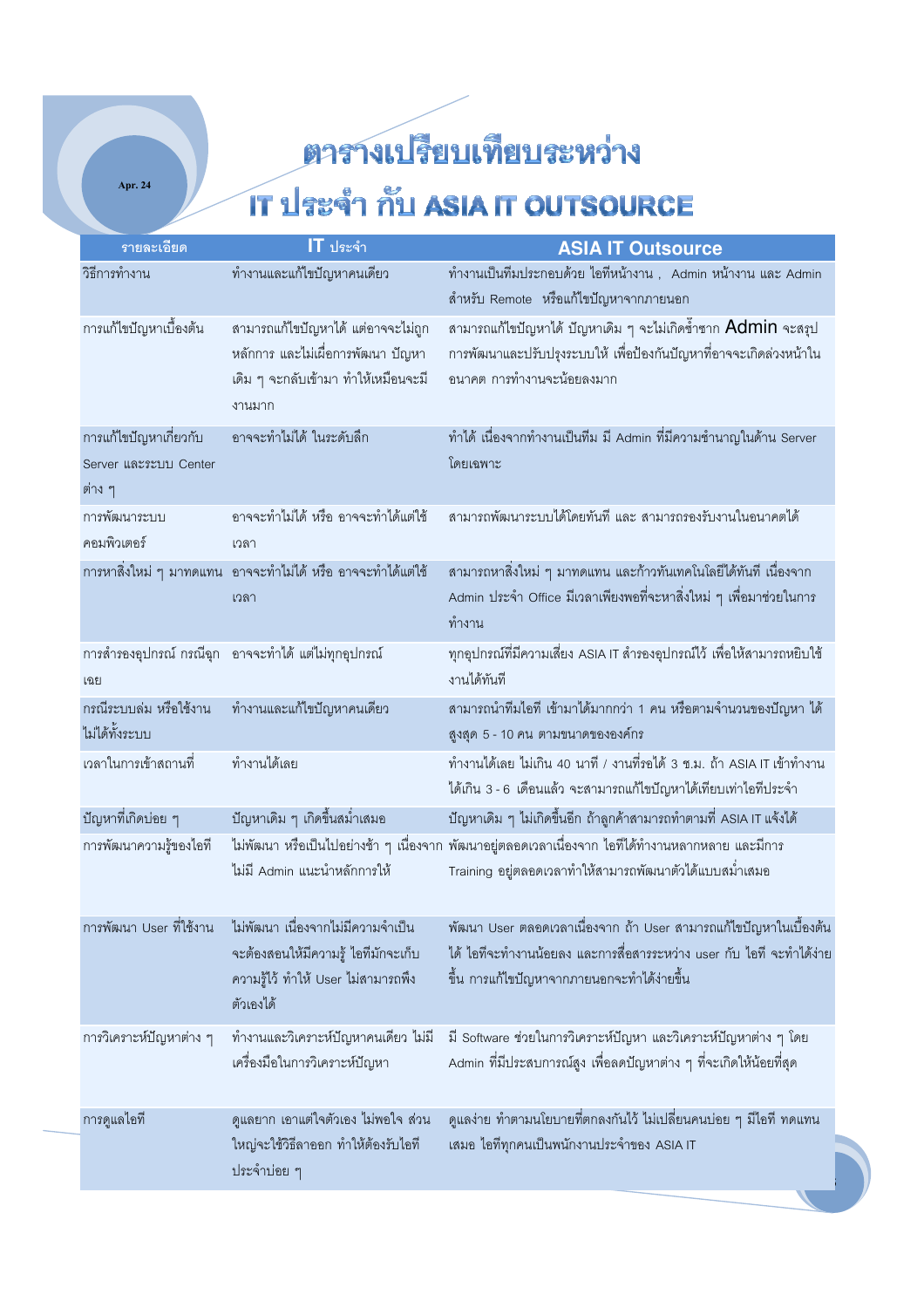# **SYSTEM REQUIREMENT**

- 1. Server Control
- 2. Network Mornitor TOOL
- 3. Anti virus , Anti Spyware , Anti Malware
- 4. FireWall
- 5. System Policy
- 6. DMZ OR VLAN
- 7. Network Diagram
- 8. Client Performance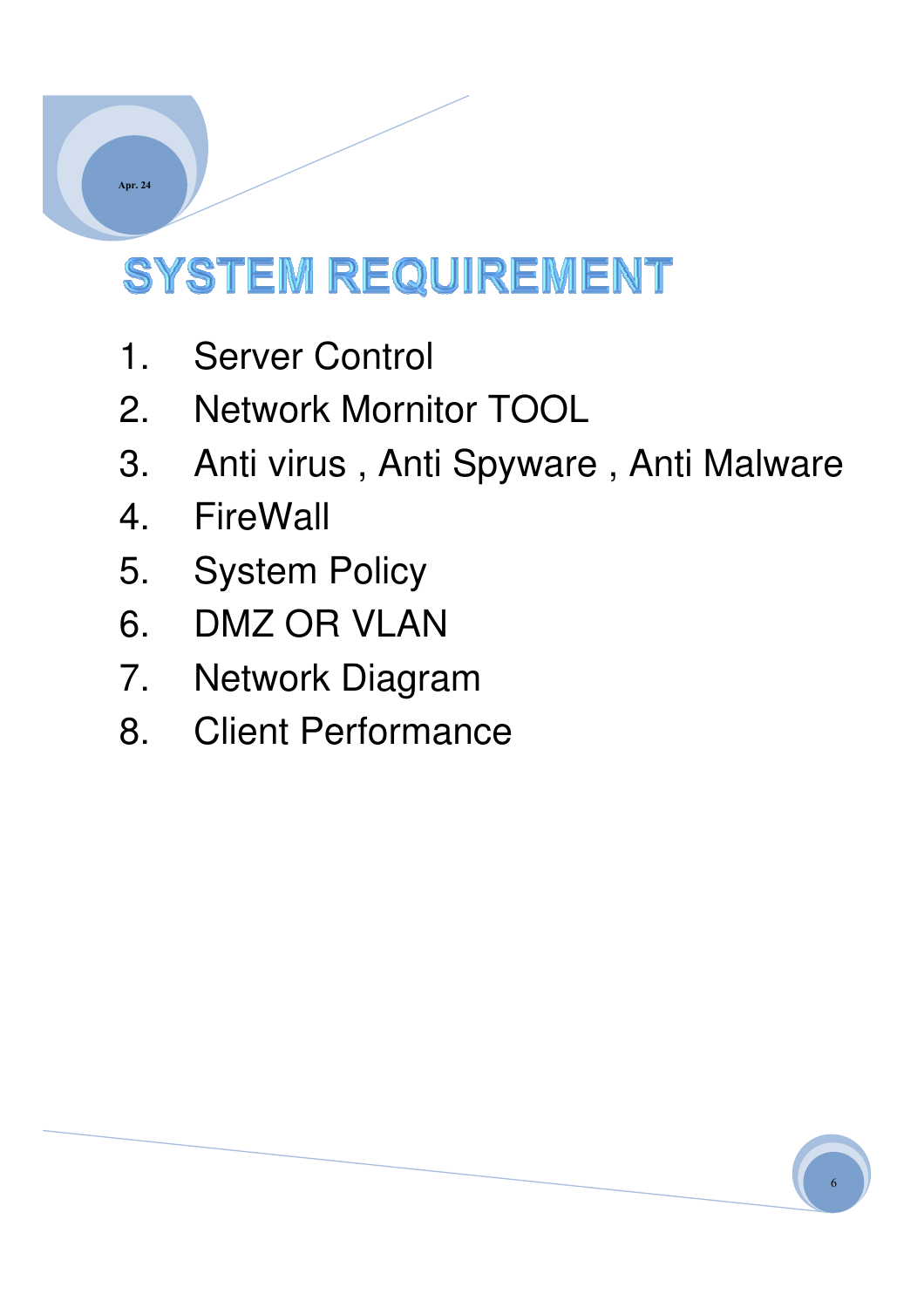#### Site Referance

Apr. 24

| Logo                                         | Detail                                                                                                                                                   | <u>จน.เครื่อง</u>                                                                                     | Support |
|----------------------------------------------|----------------------------------------------------------------------------------------------------------------------------------------------------------|-------------------------------------------------------------------------------------------------------|---------|
|                                              | ORIENT STAR<br>THAILAND CO., LTD.<br>ธุรกิจ การขนส่ง<br>Head Office อยู่ที่ Hongkong                                                                     | Client 57, Server 3                                                                                   |         |
| <b>AUSSINO</b><br>Home is where the heart is | KNKN RETAIL CO., LTD<br>ธุรกิจ จำหน่ายสินค้า หลาย Brand เช่น<br>Aussino<br>เชื่อมโยง Server กับประเทศออสเตียเลีย<br>รวมถึงการเชื่อมโยงไปตามสาขาในกรุงเทพ | Clent 30, Server 2<br>สาขาในเมืองไทย 3 สาขา                                                           |         |
| <b>n</b>                                     | 3LN CO.,LTD<br>ฐรกิจ จำหน่ายอุปกรณีสำหรับเด็ก และส่วน<br>สนุก Funland<br>บริษัทแม่ อยู่ประเทศอังกฤษ                                                      | Client 45, Server 4<br>ี่ สาขาในเมืองไทย 8 สาขา                                                       |         |
|                                              | HISTOURS CO., LTD.<br>ฐรกิจ ทัวร์ญี่ปุ่น<br>บริษัทแม่ อยู่ที่ญี่ปุ่น เชื่อมโยงระบบ<br>ผ่าน Leadline เพื่อรับส่งข้อมูลถึงกันทั่ว<br>โลก                   | Client 130, Server 4<br>ี่สาขาในเมืองไทย 4 จังหวัดท่องเที่ยว<br>เชียงใหม่ , ภูเกี๋ต , พัทยา , ศรีราชา |         |
| ヤマトグループ                                      | YAMATO EUYU CO.,LTD.<br>ฐรกิจ การขนส่ง ทางเรือ เครื่องบิน<br>Head Office อยู่ที่ ญี่ปุ่น                                                                 | Client 75, 6 Server<br>2 สาขาในเมืองไทย                                                               |         |
|                                              | THAI AGRO ENERGY<br>PUBLIC CO., LTD.<br>ฐรกิจ เป็นผู้ผลิตเอทานอล                                                                                         | Client 61,2 Server<br>1 สาขาในเมืองไทย จังหวัด<br>สุพรรณบุรี                                          |         |
|                                              | <b>CEVA ANIMAL HEALTH</b><br>(THAILAND) LTD.<br>ฐรกิจ เป็นผู้วัคซีนและเวชภัณฑ์สำหรับสัตว์<br>จากประเทศฝรั่งเศส                                           | Client 20,2 Server                                                                                    |         |
|                                              | Gem Car Asia Co., Ltd.<br>ฐรกิจ เป็นผู้ผลิตและจำหน่ายรถพลังงาน<br>ไฟฟ้า                                                                                  | Client 30,2 Server                                                                                    |         |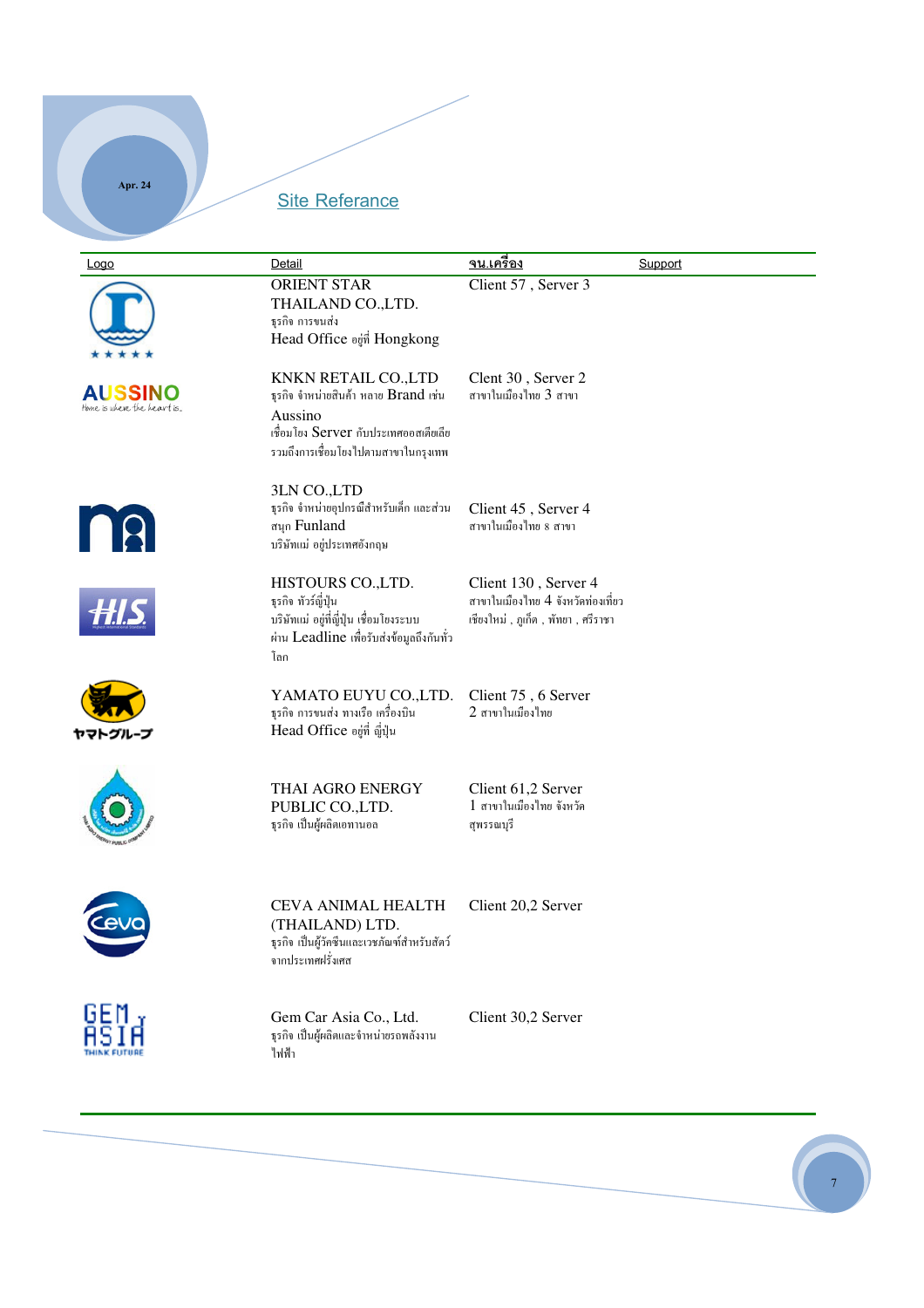